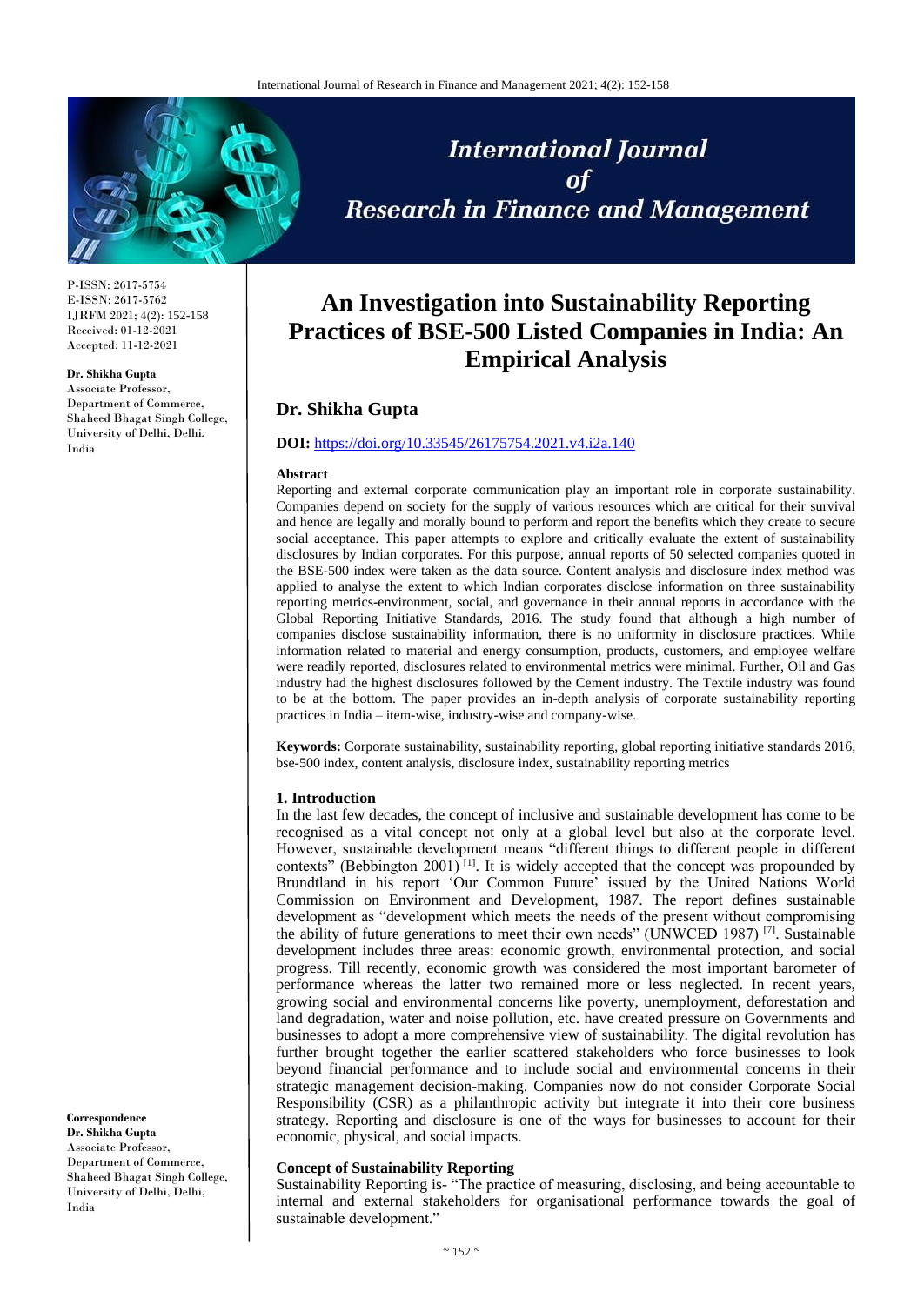(GRI, 2011)  $[17]$  "It is a term used interchangeably with terms like CSR information, non-financial reporting, etc. to describe communication by a corporate about economic, environmental, and social impacts of its operations. The 'environmental communication' of sustainability discloses information about impacts on living and non-living ecosystems, land, air, and water. The 'social communication' of sustainability discloses information about the impacts that an organisation has on the social systems within which it operates. The 'economic communication' of sustainability discloses information about the impact that an organisation has on economic progress at local, national, and global levels" GRI (2002) [15] .

## **Trends in Sustainability Reporting**

Some important international developments in the field of corporate sustainability reporting practices are outlined below:

- 1995: Major companies started reporting on environmental performance voluntarily.
- 1996: International Organisation for Standardization put forward ISO 14001 standard for a corporate environmental management system. It specified the best practices that organisations should adopt to minimise their environmental footprint.
- 2000: Major corporates became signatories to the UN Global Compact and pledged to adopt 10 fundamental ethics in the areas of consumer rights, labour rights, and environmental protection.
- 2002: The banking industry pledged to follow the specified framework to evaluate the environmental and social consequences of the projects while making financing decisions.
- 2004: World leaders in the field of business, legal and society came together at Global Compact Leaders meet to explore the possibility of CSR collaboration.
- 2006: The third version of the Global Reporting Initiatives Guidelines - known as G3 Guidelines were announced.
- 2008: Denmark introduces amendments in its Financial Statements Act and mandated CSR disclosure for large corporates.
- 2010: A new international standard on Social Responsibility (ISO 26000) was adopted.
- 2013: The International Integrated Reporting Council (IIRC) released an 'International Framework for Integrated Reporting'. It establishes principles that govern the overall content of an integrated report.
- 2021: The International Framework (January 2021) supersedes the International Framework 2013. This latest version applies to reporting periods commencing from 1 January 2022.

## **2. Review of literature**

A number of research studies have been conducted globally on sustainability reporting practices during the last four decades.

Kelly  $(1981)$ <sup>[21]</sup> analysed sustainability disclosure practices of 50 Australian companies from 1969 to 1978. He found that qualitative disclosures increased throughout the study

period. However, larger companies tend to disclose more information with respect to product, environment, and energy than their smaller counterparts.

Wiseman  $(1982)$ <sup>[31]</sup> developed an index to explore the content of sustainability reports. The information contained in the disclosures was measured numerically using this index. The index was widely accepted and was used for comparing disclosures across different companies within and across industries.

Guthrie and Parker (1990)<sup>[18]</sup> studied 146 annual reports of companies across Australia, the United Kingdom, and the U.S. The study found the pattern, content, and extent of non-financial disclosures by companies varied from country to country.

Belal  $(1999)$  <sup>[24]</sup> studied the annual reports of 30 Bangladeshi companies and found that 88 percent of the selected companies voluntarily disclosed non-financial information. However, a majority of these voluntary disclosures were not quantitative. They were descriptive and were presented as notes to the accounts and in the chairman's report. On the other hand, mandatory disclosures, such as material and energy consumption costs, employee numbers and expenses, etc. were provided in numbers.

Bewley and Li  $(2000)$ <sup>[5]</sup> concluded that five factors determine the extent and quality of environmental disclosure in a corporate annual report: pollution propensity and stakeholders' knowledge of a company's environmental impact, political exposure, quality of audit, and financial performance. Further, large firms face a greater probability of being targeted by stakeholders than smaller firms which showcases the expectation of the society that large firms should be good corporate citizens.

Cheema  $(2004)$ <sup>[9]</sup> found that the large companies and those dealing with foreign customers were more environmentally conscious and disclosed more societal and environmental information in their annual reports. Further, these companies have better and more systematic environmental accounting systems and are, therefore better equipped to determine their environmental costs and benefits as compared to smaller companies.

KPMG conducted an International Survey on Corporate Responsibility Reporting in 2011  $[22]$ . The survey concluded that 95 percent of the 250 world's largest companies disclose non-financial information in one way or another. Yet, sustainability reporting practices are imbalanced globally. It is higher in developed countries in comparison to developing countries. Only about 52 percent of companies in the Asia Pacific region report on sustainability issues. The lead is taken by European firms.

The KPMG (2020)<sup>[23]</sup> Survey of Sustainability Reporting revealed many positive developments in sustainability reporting and assurance. The survey focused on key sustainability reporting in three risk areas: reporting on the risks of biodiversity loss; reporting on climate-related risk and carbon reduction; and reporting on the UN Sustainable Development Goals (SDGs). The survey found that 80 percent of companies worldwide report on sustainability, the leader being Japan and Mexico followed by America. However, less than one-quarter of at-risk companies report risks from the loss of biodiversity. 40 percent of companies acknowledge the financial risk of climate change in their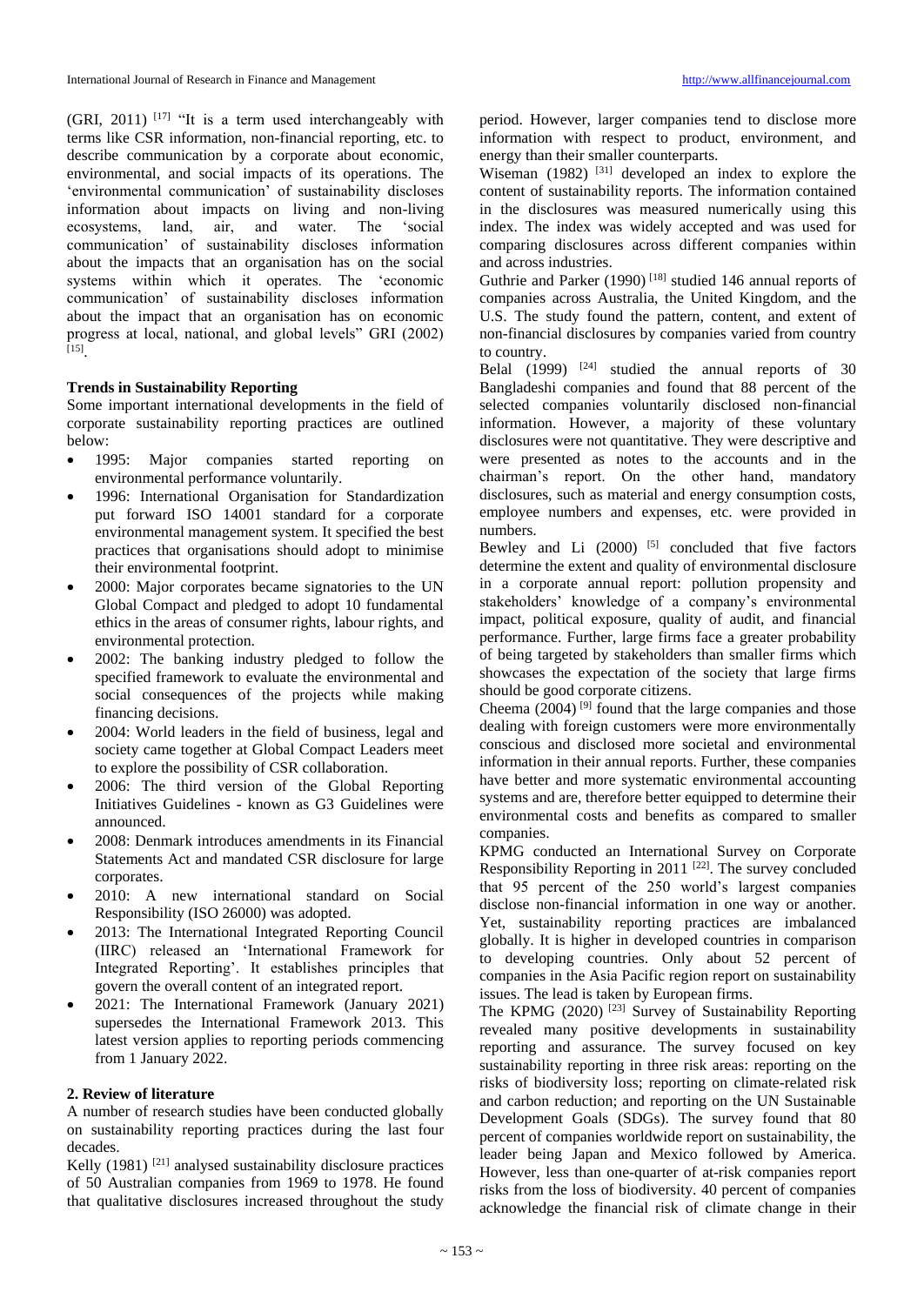reporting.

#### **3. Objectives of the Study**

The study aims to examine the current level of sustainability reporting among selected listed companies in India. It aims to analyse it:

- i. Item-wise- that is, the items that are most frequently and clearly disclosed (or not disclosed) in corporate annual reports.
- ii. Industry-wise- that is, the industry(s) that have a high (or low) level of sustainability disclosures.
- iii. Company-wise- that is, the companies from the specified industries that have a high (or low) level of sustainability disclosures.

#### **4**. **Database and Methodology**

The study is empirical in nature and uses the content analysis method to examine the sustainability reporting practices for the year 2020- 21 of 50 companies from 5 sectors listed on the BSE-500 index. The content analysis method was adopted because it is one of the most systematically classified and compared, objective and quantitative method of data analysis which is useful for determining trends and employed in prior research studies (Krippendorff, 2004; Jenkins & Yakovleva, 2006; SIF, 2009; Cho *et al*., 2010; Uwuigbe & Jimoh, 2012; Cyriac, 2013) [19, 27, 10, 29, 12]. In the 'index' approach method of content analysis, the presence or absence of a particular disclosure item is checked by following a binary coding method (assign 1 for the presence of a particular item and 0 for the absence) and then establishing an index "based on the aggregated score of the overall selected items" (Bebbington *et al*., 2008; Khan, 2010) [3, 14] . 35 items that are suggested to be disclosed by Global Reporting Initiative (GRI) Standards 2016, were analysed from the annual reports of selected companies by using this approach. Thereafter, sustainability disclosure indices were developed – item-wise, company-wise, and industry-wise.

Item-wise sustainability disclosure index is developed as:

$$
DI = \frac{\sum_{n=0}^{50} C_n}{N_j}
$$
\n(1)

Where

DI = Item-wise disclosure index.

 $C_n$  = Number of companies disclosing a particular item.

 $N_{j}$  = Sample number of companies.

Company-wise sustainability disclosure index is developed as:

$$
DI = \frac{\sum_{i=0}^{35} T_i}{V_j}
$$

Where

 $DI = Company-wise$  disclosure index.

*Ti* = Number of items disclosed by a particular company.

 $V_j$  = Total number of items taken in a sample.

Industry-wise sustainability disclosure index is developed as:

$$
DI = \frac{\sum_{i} S_i}{W_j}
$$
 (3)

Where

 $DI = Industry-wise disclosure index.$ 

 $S_i$  = Scores attained by companies belonging to a particular industry.

 $W_j$  = Sample number of companies taken in an industry.

BSE-500 index is selected as a sample for the purpose of this study as it consists of almost all the important companies of all the sectors and these companies make up a high percentage share of market capitalisation in the Indian security market. The selected sectors are- Textile, Cement, Pharmaceutical, Oil and Gas, and FMCG. These sectors are purposely selected as they are globally recognised as sectors having the greatest carbon footprints and thus have the greatest social and environmental problems. The firms from these sectors are chosen on the basis of their share in market capitalisation. The top ten companies from each sector are taken on this basis.

The data for the study has been sourced from the annual reports of the firms. There are several reasons for this. Firstly, a substantial number of prior studies that investigated a firm's sustainability performance used annual reports, and, consistent with these studies, the present study also chose annual reports. Chan, 2014; Khan, 2010) [8, 14]. Secondly, annual reports are considered to be the "primary source through which a company communicates its information with a wide range of stakeholders" (Rahman Belal, 2001) [24]. As stated by Van der Laan Smith, Adhikari (Van der Laan Smith *et al*., 2005) [30], "the use of the annual report as a method of communication with stakeholders is also consistent with the principles of stakeholder theory". Thirdly, "the annual report is considered one of the most comprehensive documents of the firm that summarizes the overall activities of the corporation around the year" (Deegan & Rankin, 1996)<sup>[13]</sup>.

### **5. Results and Discussion**

As already discussed in the previous section, the study uses 35 disclosure items for the purpose of analysis. These items are suggested to be disclosed by the GRI Standards 2016. According to Cyriac,  $(2013)$ <sup>[12]</sup> "CSR disclosure index can be assigned either weighted or unweighted scores." This study uses the unweighted score index because "the use of unweighted dichotomous index reduces subjectivity involved in determining the weights of each item unlike weighted scores" (Williams, 2001; Ahmed & Courtis, 1999; Courtis, 1986 cited in Cyriac, 2013)<sup>[12]</sup>.

## **5.1 Item-wise Disclosures**

Item-wise Disclosure Index provides information on the total number of sample companies disclosing a particular item. Using unweighted scores, it is calculated as follows:

(2)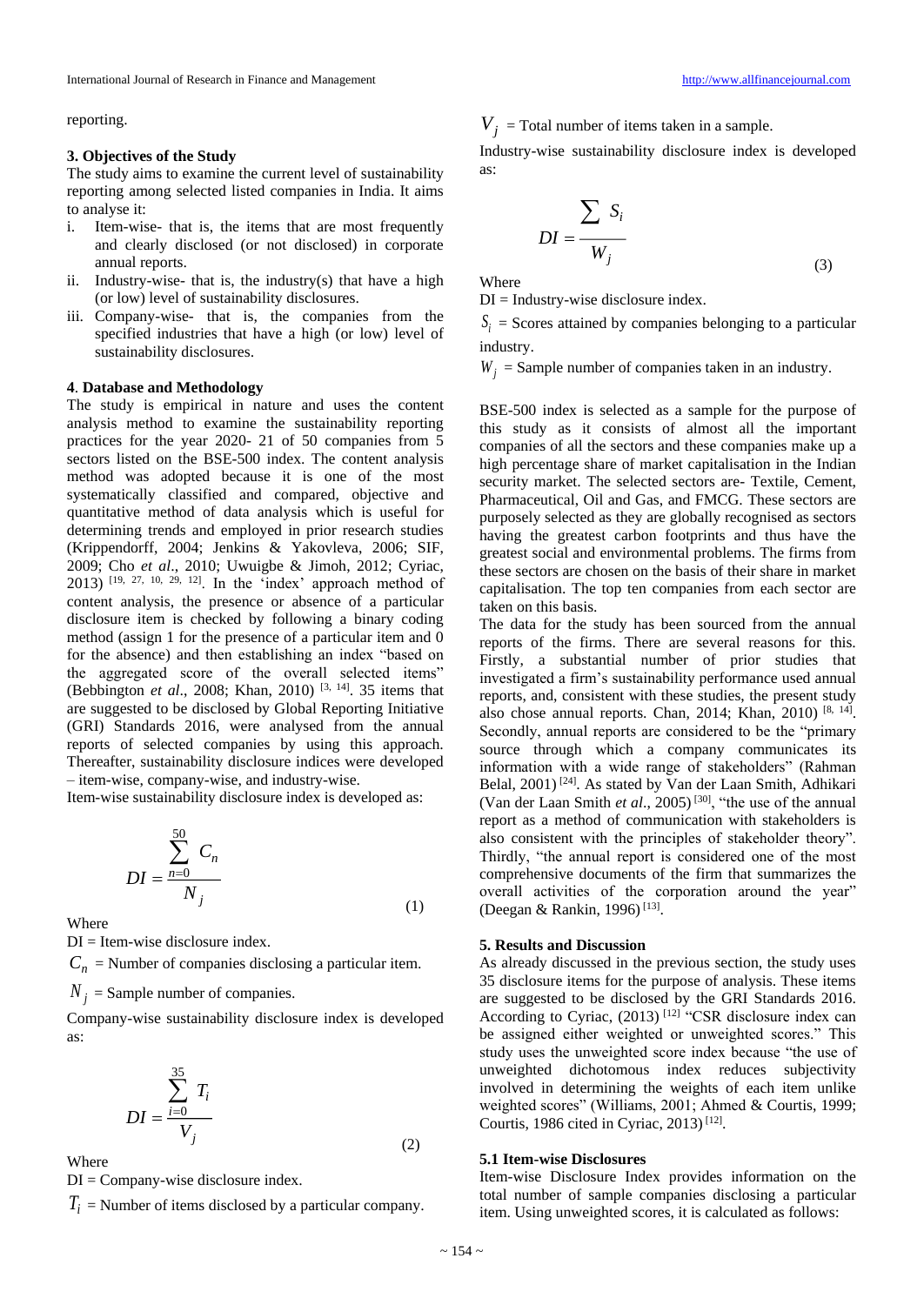$$
DI = \frac{\sum_{n=0}^{50} C_n}{N_j}
$$

Where DI = Item-wise disclosure index.  $C_n$  = Number of companies disclosing a particular item.

 $N_j =$  Sample number of companies.

Item-wise disclosure index based on the above method is computed in Table 1.

|                   | <b>Items/Metrics</b>                                                        | <b>Disclosure Index (DI)</b> |  |  |  |  |  |
|-------------------|-----------------------------------------------------------------------------|------------------------------|--|--|--|--|--|
| А.                | <b>Environmental</b>                                                        |                              |  |  |  |  |  |
| 1.                | Environmental Policy                                                        | 0.42                         |  |  |  |  |  |
| 2.                | <b>Environmental Auditing</b>                                               | 0.22                         |  |  |  |  |  |
| 3.                | <b>Material Use</b>                                                         | 1.00                         |  |  |  |  |  |
| $\overline{4}$ .  | <b>Energy Consumption</b>                                                   | 1.00                         |  |  |  |  |  |
| 5.                | <b>Environmental Management System</b>                                      | 0.30                         |  |  |  |  |  |
| 6.                | Water Consumption                                                           | 0.88                         |  |  |  |  |  |
| 7.                | Adoption of Eco-efficient Technology                                        | 0.26                         |  |  |  |  |  |
| 8.                | Land Contamination and Remediation Measures                                 | 0.22                         |  |  |  |  |  |
| 9.                | Restoration and Development of Local Habitats and Eco-systems               | 0.10                         |  |  |  |  |  |
| 10.               | Non-biodegradable Waste Minimisation Efforts                                | 0.18                         |  |  |  |  |  |
| 11.               | Air Emissions and Control Measures                                          | 0.26                         |  |  |  |  |  |
| 12.               | Water Effluents and treatment system                                        | 0.12                         |  |  |  |  |  |
| 13.               | Noise and Odours and their containment                                      | 0.06                         |  |  |  |  |  |
| 14.               | <b>Environmental Spending</b>                                               | 0.12                         |  |  |  |  |  |
| 15.               | <b>Environmental Liabilities</b>                                            | 0.06                         |  |  |  |  |  |
| 16.               | <b>Environmental Cost Accounting</b>                                        | 0.02                         |  |  |  |  |  |
|                   | <b>Mean Score</b>                                                           | 0.33                         |  |  |  |  |  |
| <b>B.</b>         | <b>Social</b>                                                               |                              |  |  |  |  |  |
| $\overline{17}$ . | Total workforce with breakdown by employment type and gender                | 1.00                         |  |  |  |  |  |
| 18.               | Employee remuneration with breakdown by employment type and gender          | 0.86                         |  |  |  |  |  |
| 19.               | Employee awards and other forms of recognition                              | 0.82                         |  |  |  |  |  |
| 20.               | Employee health and insurance                                               | 0.86                         |  |  |  |  |  |
| 21.               | Workdays lost due to occupational accidents, injuries and illness           | 0.20                         |  |  |  |  |  |
| 22.               | Average hours of training per year per employee                             | 0.78                         |  |  |  |  |  |
| 23.               | <b>Charitable Contributions</b>                                             | 0.54                         |  |  |  |  |  |
| 24.               | Percentage of employees covered by collective agreements                    | 0.22                         |  |  |  |  |  |
|                   | <b>Mean Score</b>                                                           | 0.66                         |  |  |  |  |  |
| C.                | Governance                                                                  |                              |  |  |  |  |  |
| $\overline{25}$ . | <b>Top Management Statement</b>                                             | 0.82                         |  |  |  |  |  |
| 26.               | Management Responsibility and Accountability                                | 0.60                         |  |  |  |  |  |
| 27.               | Goals and Targets                                                           | 0.06                         |  |  |  |  |  |
| 28.               | <b>Internal Control System</b>                                              | 1.00                         |  |  |  |  |  |
| 29.               | <b>Legal Compliance</b>                                                     | 0.96                         |  |  |  |  |  |
| 30.               | Risk Management objectives, system, and activities                          | 0.88                         |  |  |  |  |  |
| $\overline{31}$ . | Product and customer                                                        | 0.90                         |  |  |  |  |  |
| $\overline{32}$ . | Market Solutions, Instruments, and Opportunities                            | 0.66                         |  |  |  |  |  |
| 33.               | The decision-making process for approving transactions with related parties | 0.94                         |  |  |  |  |  |
| 34.               | Visions, Scenarios, Future Trends                                           | 0.88                         |  |  |  |  |  |
| 35.               | <b>Report Design and Accessibility</b>                                      | 0.80                         |  |  |  |  |  |
|                   | <b>Mean Score</b>                                                           | 0.77                         |  |  |  |  |  |

**Table 1:** Item-wise Disclosure Indices

*Source*: Author's analysis based on annual reports of companies

As reflected in Table 1, material consumption and energy consumption, total workforce, and internal control system adopted by a company have the highest disclosure index (DI=1.00). The details regarding these items were disclosed by all the selected companies, either descriptively or quantitatively. This is followed by the legal compliance statement (DI=0.96) and the decision-making process for approving related party transactions (DI=0.94). One of the reasons for the higher disclosure index for these items is that

their disclosure is mandatory in nature under the Indian laws.

Similarly, the information regarding products and customers is also mostly disclosed by the companies (DI=0.90). One of the reasons is that majority of the selected companies are ISO 9000-certified. ISO 9000 is an international standard of quality management system that requires the companies to practice a minimum level of CSR activities relating to various parameters of their products, processes, quality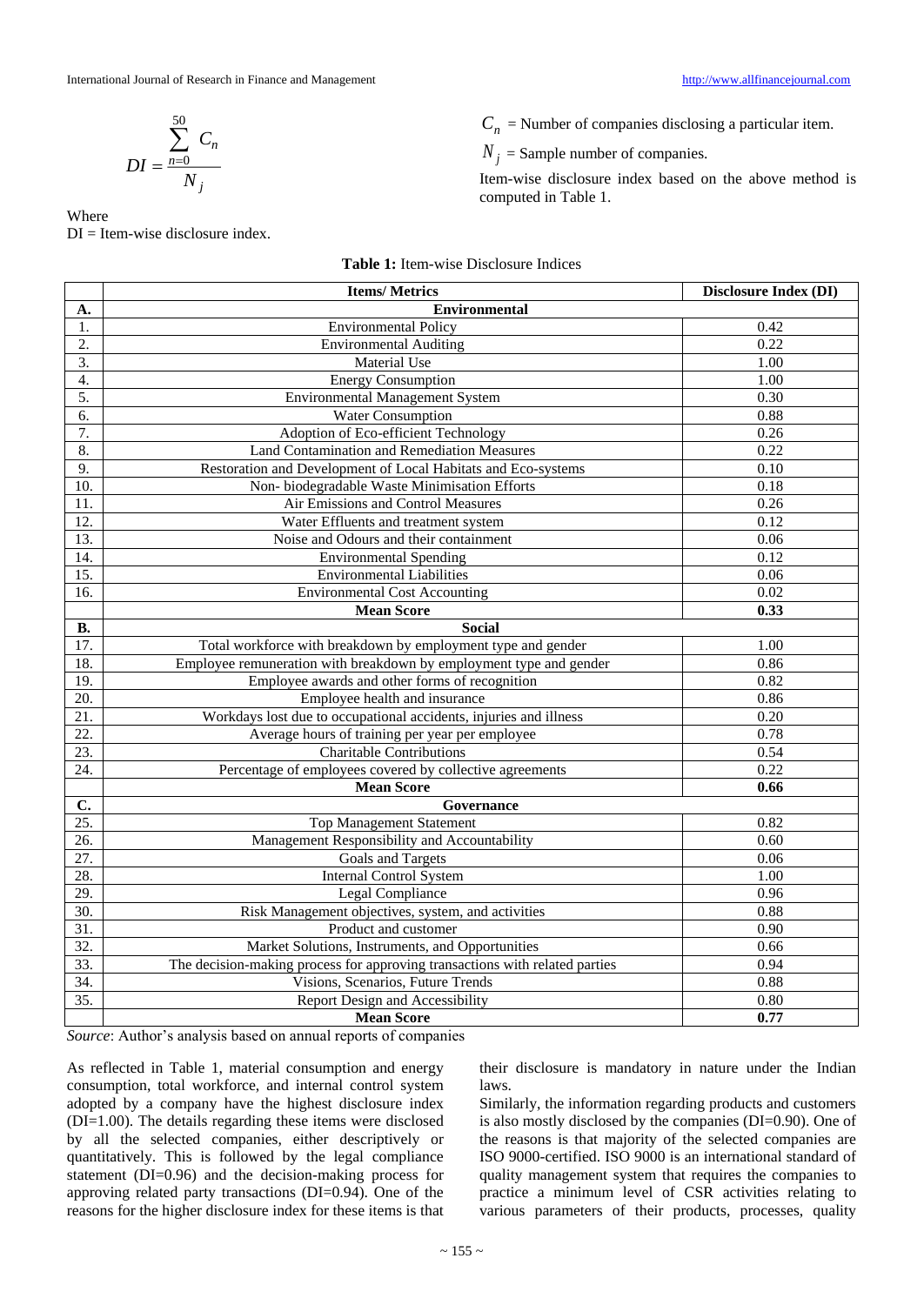check system, and supply chain management. Apart from these regulatory pressures companies are cautious and voluntarily come forward to disclose information as far as product quality, packaging, etc. is concerned to secure approval and customer patronage.

As far as employee welfare as measured by health, insurance and education/training is concerned, again a high number of companies report the same (DI=0.86, and 0.78 respectively). "Employees play an important role in the value creation of a firm, as their experience, knowledge, skills, and capabilities enable the firm to create innovation and strategic regeneration" (Bontis, 1998; Curado, 2008) [6, <sup>11]</sup>. Therefore, firms consider employees as assets and any expenditure on their welfare as an investment that would yield positive returns in the future.

However, as far as the disclosure index with respect to most items under the environmental metric is concerned, the picture is quite dismal. The vigor with which the business community highlight in electronic and print media that they are environmentally conscious corporate citizens is not matched by actual disclosure of the same in their annual reports. These results support the fact that the Indian Government needs to focus more on the mandatory implementation of environmental laws.

The findings of item-wise content analysis are further corroborated by mean scores of all the three metrics (environmental, social, and governance). Mean figures suggest that governance was the most commonly reported metric among the sample companies (77 percent), followed by social policies (66 percent). Various items belonging to environmental metrics are the least likely to be reported in the corporate annual reports (33 percent). Social Investment Forum (SIF) in its report  $(2009)$  <sup>[27]</sup> found that "environmental policies were the least likely to be reported followed by social criteria." The study substantiates this report.

#### **5.2 Industry-wise and Company-wise Disclosures**

Industry-wise disclosure index provides information about the sustainability disclosures of the sample industries and is calculated is as follows:

$$
DI = \frac{\sum_{i} S_i}{W_j}
$$

Where

 $DI = Industry-wise$  disclosure index.

 $S_i$  = Scores attained by companies belonging to a particular industry.

 $W_j$  = Sample number of companies taken in an industry.

Company-wise disclosure index provides information about the total number of items disclosed by a particular company out of the sample number of items and is calculated as follows:

$$
DI = \frac{\sum_{i=0}^{35} T_i}{V_j}
$$

Where

 $DI = Company-wise$  disclosure index.

 $T_i$  = Number of items disclosed by a particular company.

 $V_j$  = Total number of items taken in a sample

Table 2 shows the industry-wise and company-wise disclosures of the non-financial information.

| <b>Industry</b><br>Companies | <b>Textile</b>         | <b>Cement</b>            | <b>Pharma</b>         | Oil & Gas                  | <b>FMCG</b>                   |
|------------------------------|------------------------|--------------------------|-----------------------|----------------------------|-------------------------------|
|                              | Vardhman Text          | <b>Ultra Tech Cement</b> | Sun Pharma            | Adani Gas Ltd.             | <b>Hindustan Unilever</b>     |
| 1.                           | (22.85)                | (40.00)                  | (54.29)               | (25.71)                    | (31.43)                       |
| 2.                           | Welspun India          | <b>Shree Cements</b>     | Divis Lab             | <b>BHEL</b>                | <b>ITC</b>                    |
|                              | (20.00)                | (34.29)                  | (42.86)               | (22.86)                    | (37.14)                       |
| 3.                           | <b>Alok Industries</b> | <b>ACC</b>               | Dr. Reddys Labs       | GAIL (India) Ltd.          | Nestle India                  |
|                              | (40.00)                | (31.43)                  | (37.14)               | (57.14)                    | (28.57)                       |
| $\overline{4}$ .             | Cantabil Retail        | Dalmia Bharat            | Cipla                 | Gujrat Gas Ltd.            | Godrej Consumer Products      |
|                              | (17.14)                | (25.71)                  | (14.28)               | (34.28)                    | (14.29)                       |
| 5.                           | Globus Constr          | J.K.Cement               | Gland                 | <b>HPCL</b>                | Dabur India                   |
|                              | (11.43)                | (71.43)                  | (5.71)                | (68.57)                    | (11.43)                       |
| 6.                           | Raymond                | <b>Ramco Cements</b>     | <b>Torrent Pharma</b> | <b>IOCL</b>                | <b>Britannia Industries</b>   |
|                              | (28.57)                | (20.00)                  | (14.28)               | (45.71)                    | (25.71)                       |
| 7.                           | Grasim Inds.           | Nuvoco Vistas            | Cadila Health         | IGL                        | <b>Tata Consumer Products</b> |
|                              | (14.28)                | (57.14)                  | (11.43)               | (51.42)                    | (48.57)                       |
| 8.                           | Bella Casa             | JK Lakhmi Cem            | Alkem Lab             | ONGC Ltd.                  | Marico                        |
|                              | (5.71)                 | (62.86)                  | (5.71)                | (74.28)                    | (2.85)                        |
| 9.                           | Sheela Foam            | Ambuja Cements           | Abbot India           | Petronet LNG Ltd.          | Colgate-Pamolive (I)          |
|                              | (8.57)                 | (60.00)                  | (17.14)               | (48.57)                    | (14.29)                       |
| 10.                          | <b>TCNS</b> Clothing   | India Cements            | Lupin                 | <b>Reliance Industries</b> | Procter & Gamble Ltd.         |
|                              | (8.57)                 | (14.28)                  | (8.57)                | (11.43)                    | (20.00)                       |
| <b>DI</b> (Industry)         | 17.71                  | 41.71                    | 21.14                 | 44.00                      | 23.43                         |

**Table 2:** Industry-wise and Company-wise Disclosure Indices

*Source*: Author's analysis based on annual reports of companies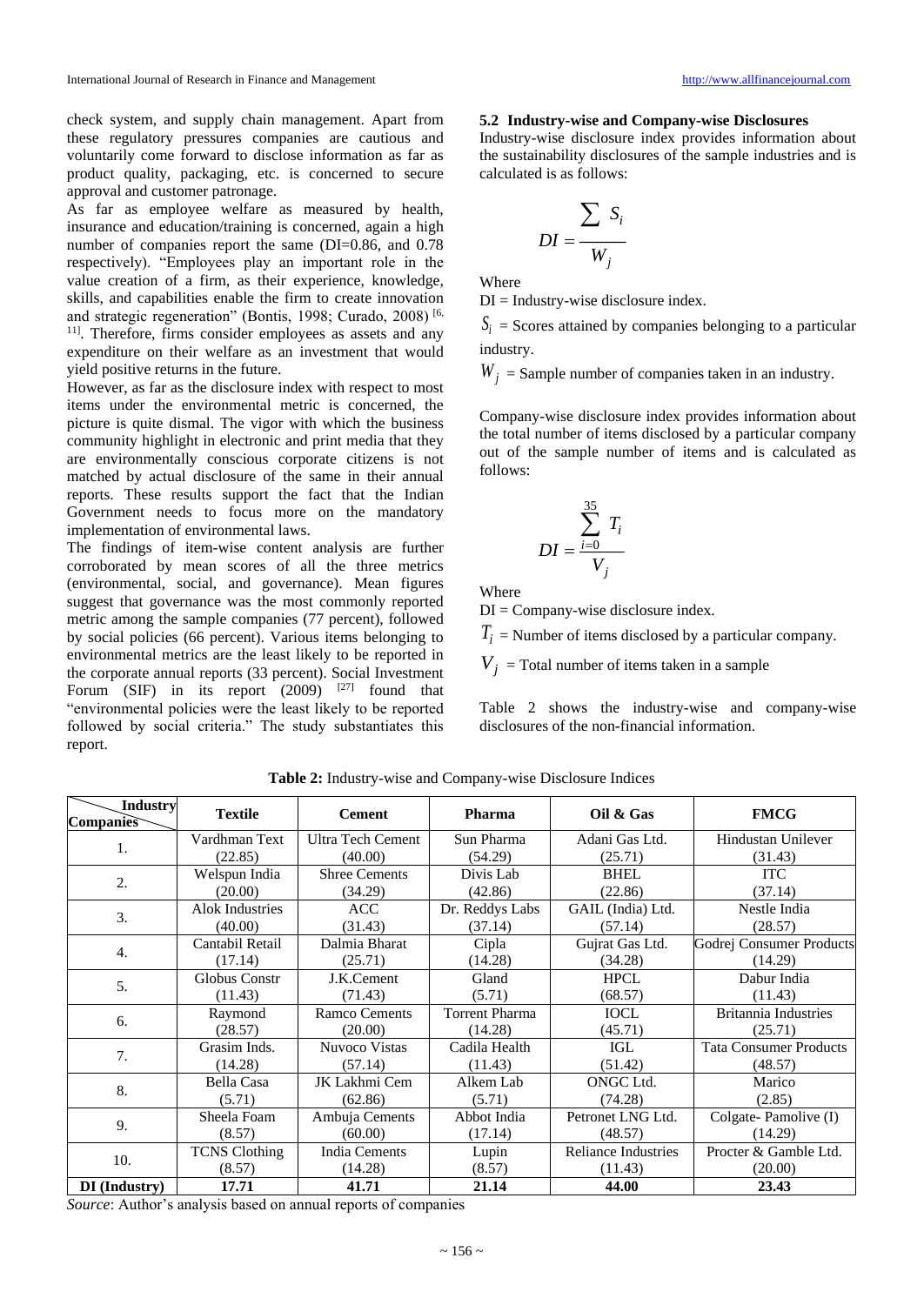Table 2 provides disclosure indices for each industry as well as company. An analysis of the results reveal that the Oil and Gas industry discloses the highest amount of sustainability information among all the industries (DI=44.00) closely followed by the Cement industry (DI=41.71). There are several reasons for this. These industries are environmentally and socially sensitive and are therefore most frequently targeted by pressure groups. Also, they hold the major share in terms of market capitalisation in the BSE-500 index hence they have more resources for practicing as well as reporting CSR activities in their annual reports. The ever-increasing demand for oil and cement has further benefitted these industries such that they are able to operate at optimal levels and generate high profits. All these factors in aggregate contribute to higher indulgence as well as reporting by these industries in CSR activities.

At the very end of the spectrum is the textile industry having the least sustainability disclosure index (DI=17.71). India is an important garment sourcing destination and such low disclosure is a cause of concern. The textile industry has an important place in the economy, especially in rural areas as it provides much-needed jobs and has been instrumental in pulling the workforce out of forced unemployment. It has a huge pool of skilled labour and is therefore morally bound to practice and report CSR activities voluntarily.

Company-wise, the highest disclosures are of Alok Industries (Textiles), JK Cement (Cement), Sun Pharma (Pharma), ONGC Ltd. (Oil and Gas), and Tata Consumer Products Ltd (FMCG) while the least disclosures were of Bella Casa (Textiles), India Cements (Cement), Gland, Alkem Lab (Pharma), Reliance Industries (Oil and Gas), Marico (FMCG).

## **6. Conclusions**

The following conclusions are drawn from the study:

- 1. Sustainability reporting is gaining prevalence and is becoming more important with the passage of time. The number of Sustainability Reports Submitted to GRI by the companies from India stood at 280 (GRI Database, March 2020). Internationally, GRI guidelines are followed by almost 93 percent of the world's largest 250 corporates across 100 countries (GRI 2018).
- 2. Item-wise content analysis reveals that there is no uniformity as far as voluntary reporting of sustainability information is concerned. Some items have high disclosure and other items are ignored altogether by companies while preparing reports. Most of the disclosures are those which are mandatory in nature. The highest disclosure is seen for material consumption and energy consumption, total workforce, and internal control system across companies under different industries. Information relating to products and customers is also widely reported as most of the selected companies are ISO 9000-certified. Employee welfare measures are also reported by companies across industries as they see their employees as an investment. However, when these items were assembled into three metrics- environmental, social, and governance and mean results studied, it was found that environmental policies and metrics were least likely to be reported by listed companies followed by social and governance metrics. These results were consistent with earlier

studies.

- 3. Industry-wise content analysis revealed that there is substantial variation in the disclosure scores calculated for sample industries. The Oil & Gas and Cement industry had a high level of disclosure in their annual reports but it was quite less in the textile industry. Oil, Gas, and Cement are traditionally considered industries that adversely impact the natural environment during production and thus are more exposed to stakeholders' scrutiny. Further, these industries operate at optimal levels due to an ever-increasing demand for oil and cement in a developing and highly populated country like India which affords them greater resources to carry out and communicate their CSR activities in annual reports.
- 4. Company-wise content analysis revealed that almost all the sample companies from the selected industries communicate about social, environmental, and governance metrics in some form or the other in their annual reports. However, again there is variation in the level of reporting. Although corporates accept the growing importance of sustainability reporting, disclosure practices continue to remain quite erratic, narrative, and self-laudatory in nature. The findings are consistent with earlier studies that "worse environmental performers (Oil and Gas and Cement) tend to use more extensive disclosures or tend to publish selective, partial disclosures as strategies for managing impressions" (Cho et al., (2010)<sup>[10]</sup>.

## **References**

- 1. Aggarwal P. Sustainability reporting and its impact on corporate financial performance: A literature review. Indian Journal of Commerce and Management Studies. 2013;4(3):51.
- 2. Bebbington J, Gray R. An account of sustainability: failure, success and a reconceptualization. Critical perspectives on accounting. 2001;12(5):557-587.
- 3. Bebbington J, Larrinaga C, Moneva JM. Corporate social reporting and reputation risk management. Account. Audit. Account. J. 2008;21:337-361.
- 4. Belal AR. Corporate Social Reporting in Bangladesh, The Bangladesh Accountant. 1999;19(2):2-4.
- 5. Bewley K, Y Li. Disclosure of Environmental Information by Canadian Manufacturing Companies: A Voluntary Disclosure Perspective. Advances in Environmental Accounting & Management, 2000, 201- 226.
- 6. Bontis N. Intellectual capital: An exploratory study that develops measures and models. Management Decision. 1998;36:63-76.
- 7. Brundtland GH, Khalid M, Agnelli S, Saleh AA, Chidzero B, Fadika LM. United Nations World Commission on Environment and Development. Our Common Future. 1987.
- 8. Chan MC, Watson J, Woodliff D. Corporate governance quality and CSR disclosures. J. Bus. Ethics 2014;125:59-73.
- 9. Cheema CS, Singh RI. Stakeholders and environmental disclosures: A study of Indian Companies, The Indian Journal of Commerce. 2004;57(3):143-155.
- 10. Cho CH, Roberts RW, Patten DM. The language of US